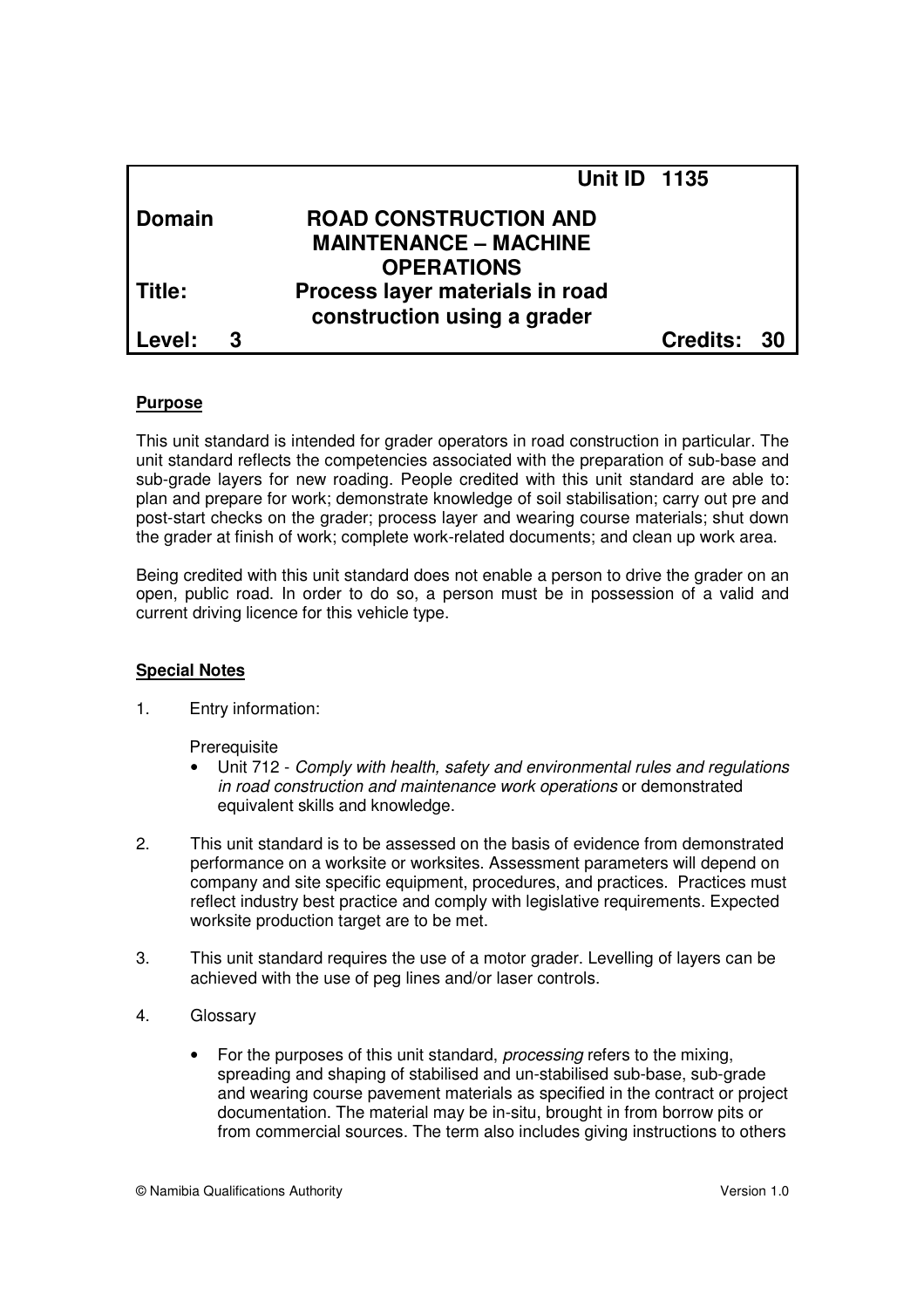relating to watering and compaction. The term includes the creation of a final layer (or wearing course) of a gravel road.

This unit standard excludes any work on creating the base or final layer that will receive the final seal. People who wish to obtain credit for this competence are referred to Unit 1136 Grade and cut base material to final levels using a grader in this Domain.

- Drainage facilities could include features such as cut-out drain, interceptor drain, vee (V) drain, and swale drain.
- Industry best practices may be indicated in (but not limited to) manufacturer's guidelines, contract documents, and relevant unit standards registered in this Subfield or other, relevant Subfields of the NQF.
- Maintenance may include but is not limited to cleaning, authorised servicing and the monitoring, recording and reporting of faults. It may also include the conduct of authorised minor replacements and the provision of assistance to maintenance and repair activities.
- Manufacturer's guidelines refers to information provided in such documents as an operating manual and/or maintenance manual relevant to the type of grader being used.
- Materials refers to relevant soils (such as sands, gravels, crushed aggregates), water, fuels and lubricants, bitumen products, and concrete products and stabilising agents needed to undertake the actions required to achieve expected work outcomes.
- Quality in this unit standard means adherence to work instructions. It is assumed that the work instructions are informed by contract requirements.
- Safe working practices include but are not limited to day-to-day observation of safety policies and procedures, and compliance with emergency procedures.
- 5. Regulations and legislation relevant to this unit standard may include but are not limited to the following:
	- Labour Act, No. 11 of 2007
	- Regulations relating to the Health and Safety of employees at work, 1997
	- Road Traffic and Transport Regulations No. 52, 1999 and Government Notice No 53 Road Traffic and Transport Regulations
	- Road Ordinance 30 of 1960 and 17 of 1972 and other similar legislation and all subsequent amendments.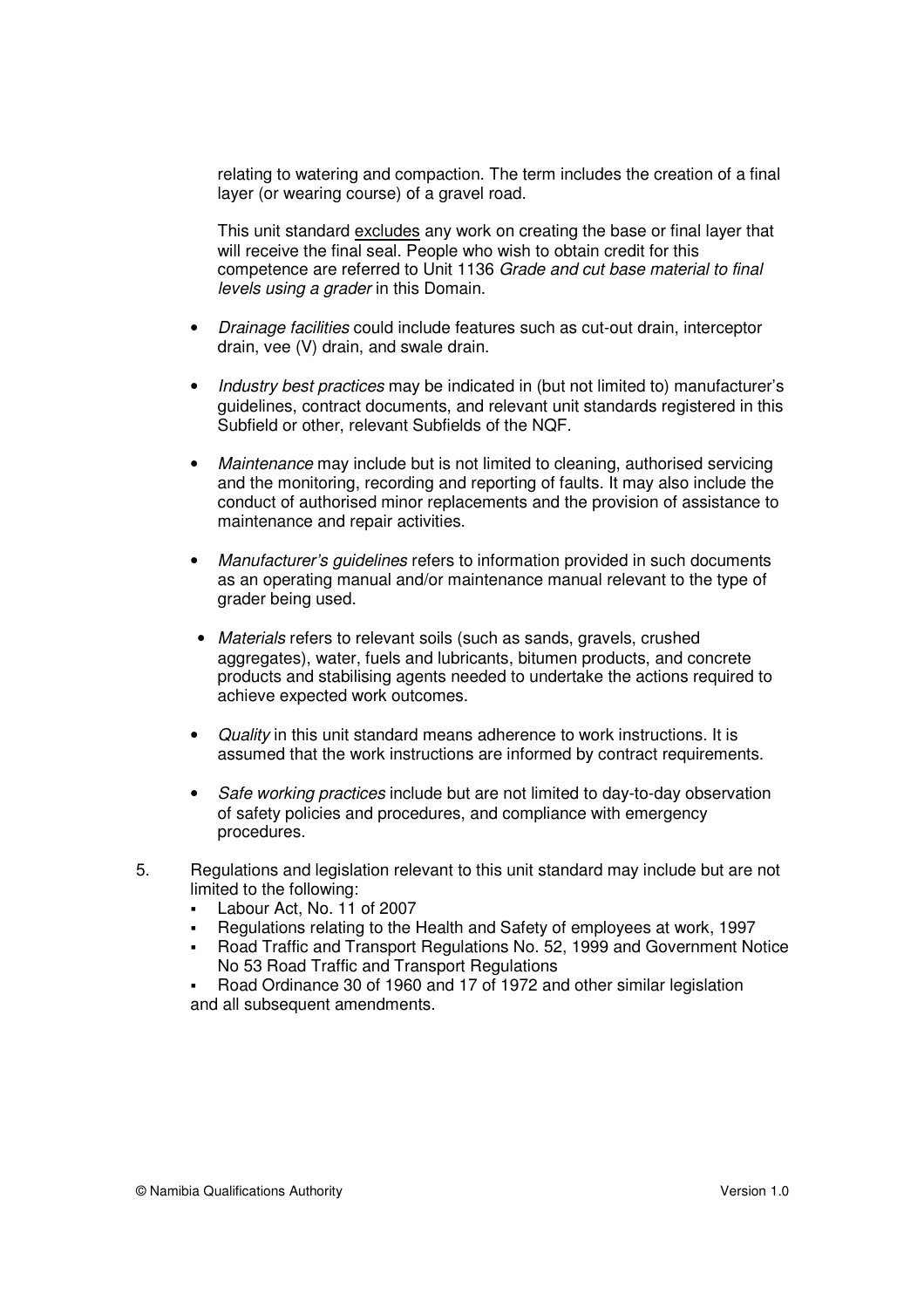## **Quality Assurance Requirements**

This unit standard and others within this subfield may be awarded by institutions which meet the accreditation requirements set by the Namibia Qualifications Authority and the Namibia Training Authority and which comply with the relevant national assessment and moderation requirements. Details of specific accreditation requirements and the national assessment arrangements are available from the Namibia Qualifications Authority and the Namibia Training Authority. All approved unit standards, qualifications and national assessment arrangements are available on the Namibia Training Authority website www.nta.com.na.

## **Elements and Performance Criteria**

## **Element 1: Plan and prepare for work**

## **Performance Criteria**

- 1.1 Work instructions, including plans, specifications, quality requirements and operational details are obtained, explained, clarified and applied to the allocated task.
- 1.2 Safety requirements, including personal protective clothing and equipment are obtained from the site safety plan, workplace policies and procedures, and applied to the allocated task.
- 1.3 Traffic control requirements are obtained and implemented according to workplace requirements.
- 1.4 Plant, tools, fuel, lubricants, equipment, attachments and accessories selected to carry out tasks are checked for consistency with the requirements of the job, their usability and any faults rectified or reported prior to commencement of work.
- 1.5 Environmental protection requirements are identified from the project environmental management plan and applied to the allocated task.
- 1.6 Purpose of intended actions is explained in terms of desired outcomes and potential consequences for future actions and maintenance if actions are not performed to expected standards.

## **Element 2: Demonstrate knowledge of soil stabilisation**

## **Performance Criteria**

2.1 Reasons for using stabilising materials with subgrade, sub base and base courses are explained in terms of pavement layer improvement, bearing capacity and durability of roads.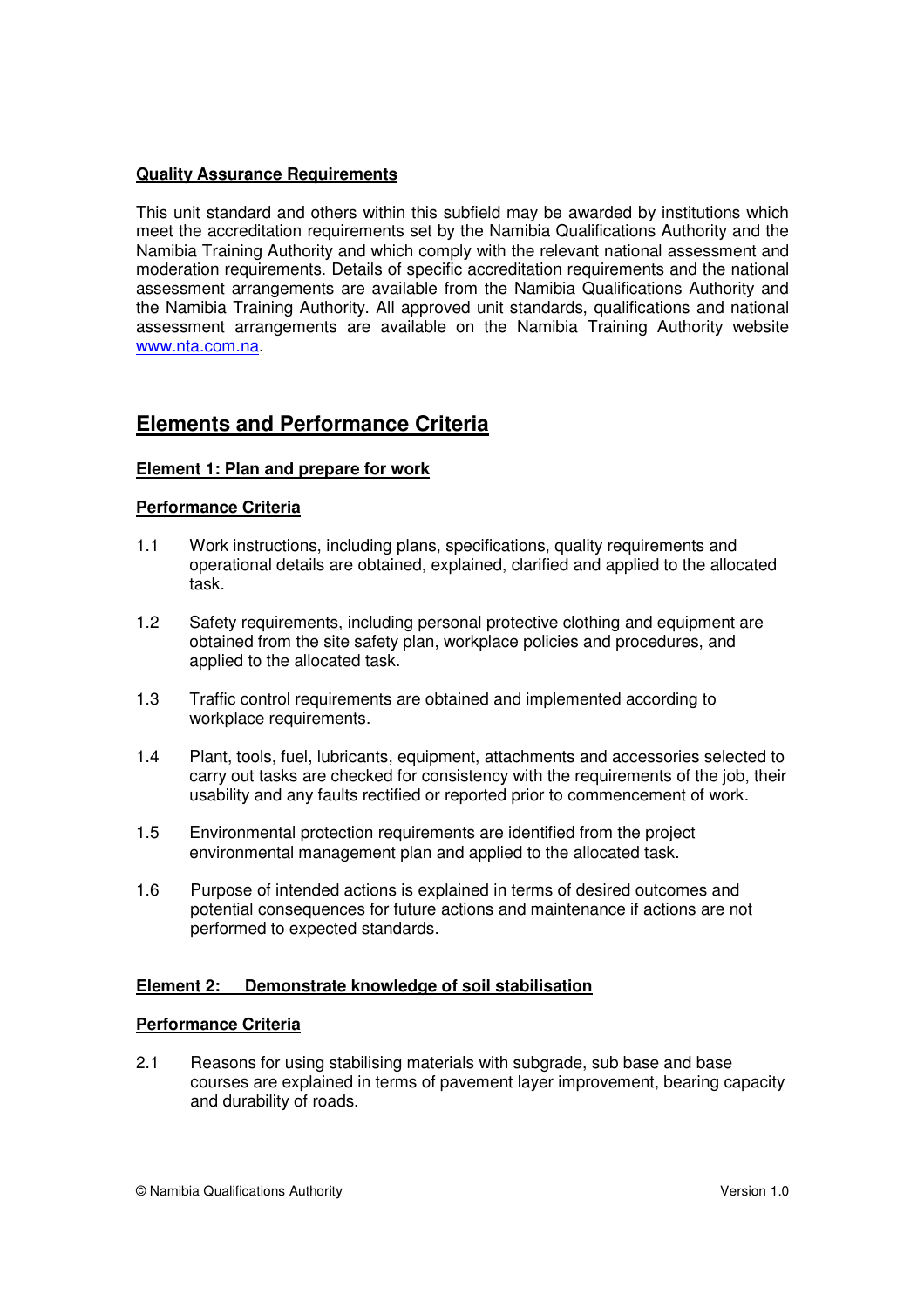- 2.2 The choice of stabilising materials is explained in terms of moisture, plasticity and cementation and the effects of climatic conditions and temperature.
- 2.3 Methods for stabilising soils are described in terms of mix-in-place and pre-mix in accordance with technical instructions.
- 2.4 Equipment used for the stabilisation of soils is described in terms of the timing of their use and their effectiveness.
- 2.5 Procedures for the construction of joints are described in accordance with organisational procedures.
- 2.6 Tests associated with determining bearing capacity and density of soils and traffic loads are explained in accordance with technical instructions.
- 2.7 Processes and actions for strengthening of each layer and the need for preconditioning are explained in accordance with technical instructions.

## **Element 3: Carry out pre and post-start checks on the grader**

## **Performance Criteria**

- 3.1 Walk-around is completed in accordance with industry best practice, company procedures and/or manufacturer's instructions.
- 3.2 Pre-start safety and operational checks are carried out in accordance with industry best practice, company procedures and/or manufacturer's instructions.
- 3.3 Start-up checks and procedures are followed in accordance with industry best practice, company procedures and/or manufacturer's instructions.
- 3.4 Faults and maintenance requirements are identified, recorded and reported in accordance with industry best practice, company procedures and/or manufacturer's instructions. Authorised minor replacements and replenishment is carried out in accordance with manufacturers' instructions and company procedures.
- 3.5 Mould board and cutting edges are checked for wear and corrected if worn in accordance with company procedures.
- 3.6 Health and safety hazards are identified and evaluated in terms of severity in accordance with company procedures.
- 3.7 Mounting and dismounting is undertaken safely in accordance with industry best practice and manufacturer's guidelines.
- 3.8 Post start safety and operational checks are carried out in accordance with industry best practice, company procedures and manufacturer's guidelines.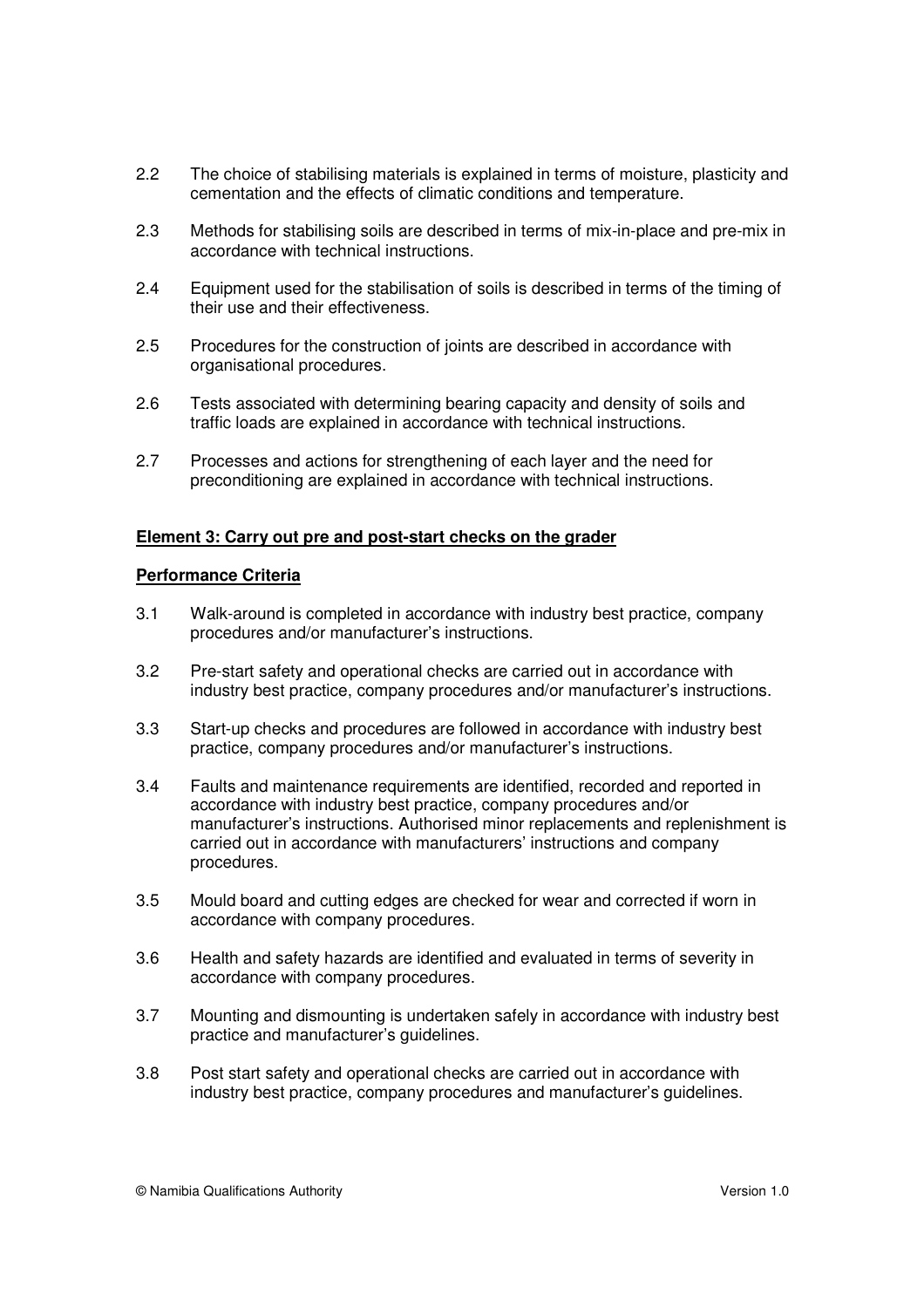## **Element 4: Process layer and wearing course materials**

## **Range**

Processing is required on straight and curved stretches of road, and includes bridge approaches. Edges and shoulders are also to be processed.

## **Performance Criteria**

- 4.1 Operation of grader engine, gears, blade controls, wheel lean and, if necessary, grader articulation, ensures the effective and efficient mixing and layering of materials and demonstrates a controlled flow of material.
- 4.2 Any foundation material is prepared in accordance with contract specifications.
- 4.3 Problems associated with any material are reported to the Supervisor or Foreman in accordance with organisational procedures.
- 4.4 Layer depths, levels and widths are created to comply with contract specifications.
- 4.5 Cross-falls and grades are created to comply with contract specifications.
- 4.6 Communications with other members of the 'levelling team' on site is maintained to ensure effective and accurate blading actions as required by the construction conditions.
- 4.7 Oversized material(s) are cut out for future disposal in accordance with industry best practice and contract specifications.
- 4.8 Drainage facilities are created to comply with contract specifications.
- 4.9 Clear requests and/or instructions are given to complementary operators (such as those involved in watering and compaction) to prompt quality work outcomes and the attainment of optimal water content of the materials.
- 4.10 Grader operations are co-ordinated with other operators and workers and ensures enhanced team work in undertaking required tasks.
- 4.11 Sequence of work operations contributes to the production of quality work outcomes and the achievement of daily production targets.
- 4.12 Grader performance, hazards and product defects are monitored throughout operations and remedial actions are taken, recorded and reported in accordance with company procedures.
- 4.13 The grader is manoeuvred on site with adequate clearances and protection of survey and other construction infrastructure, nearby services, other road users and other workers and operations on the worksite.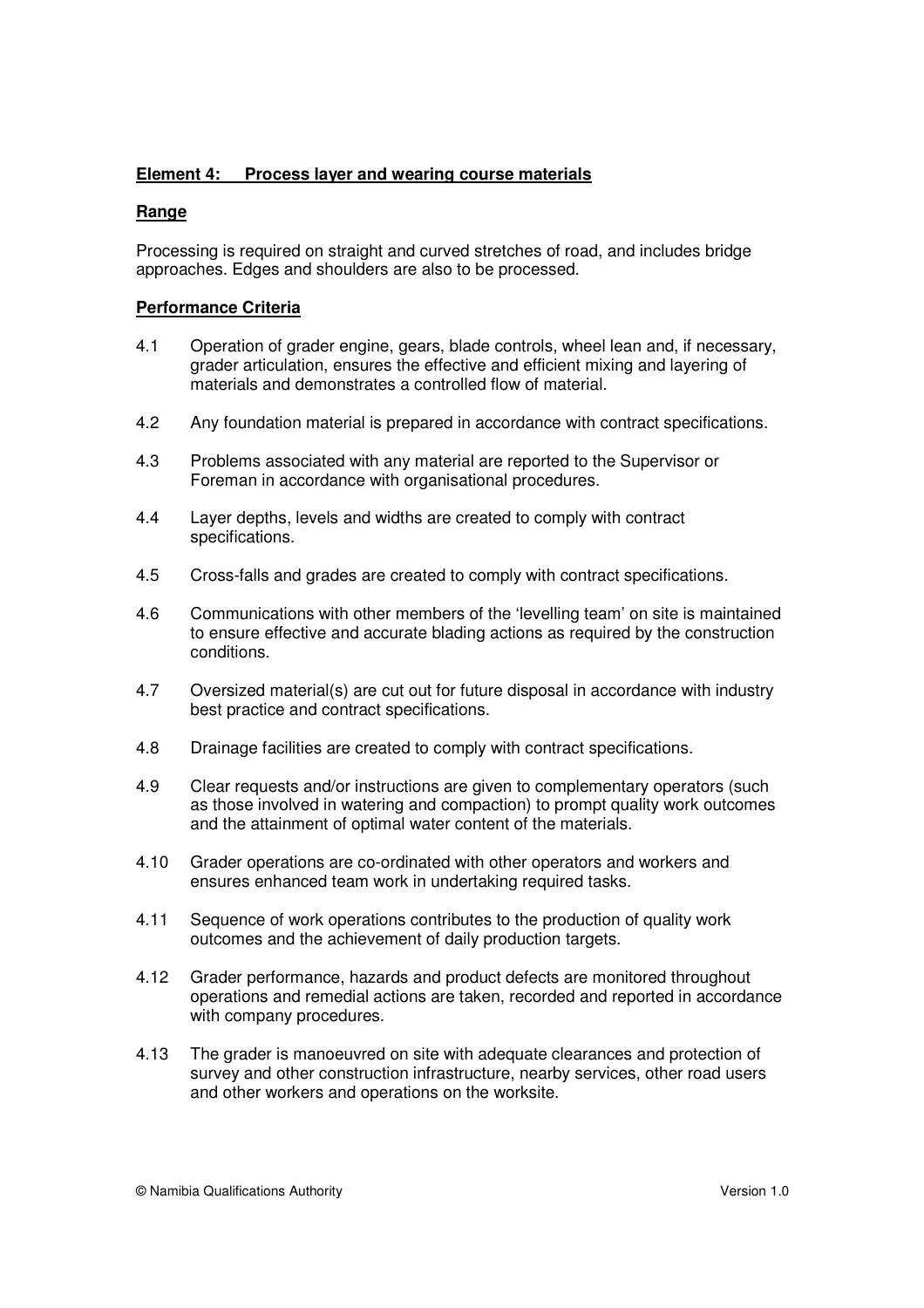- 4.14 Environmental and/or health elements are monitored, reported and/or dealt with in accordance with legislative requirements and company procedures.
- 4.15 Liaison is maintained with the Layerwork Foreman and/or others with supervisory responsibilities in accordance with worksite and company procedures to ensure the optimal completion of all work activities to required quality standards.
- 4.16 Readiness of processed materials and surfaces for next action is reported in accordance with organisational procedures.

## **Element 5: Shut down the grader at finish of work**

## **Performance Criteria**

- 5.1 Parking-up of the grader complies with manufacturer's guidelines and company procedures.
- 5.2 Shutdown procedures are followed in accordance with industry best practice, company procedures and manufacturer's guidelines.
- 5.3 Making the grader secure is carryout in accordance with company procedures.

## **Element 6: Complete work-related documents**

## **Performance Criteria**

- 6.1 Work related documents are completed in accordance with contract and workplace requirements.
- 6.2 Maintenance and service related documents are completed in accordance with manufacturer and workplace requirements.
- 6.3 Documents related to accidents or other incidents are completed in accordance with workplace requirements.

## **Element 7: Clean up work area**

## **Performance Criteria**

- 7.1 Work area is cleared and materials disposed of or recycled in accordance with project environment management plan.
- 7.2 Grader, tools and equipment are cleaned, checked, maintained, serviced and stored in accordance with manufacturers' recommendations and industry best practices.
- 7.3 Any unused materials are safely stored and stacked for future use.